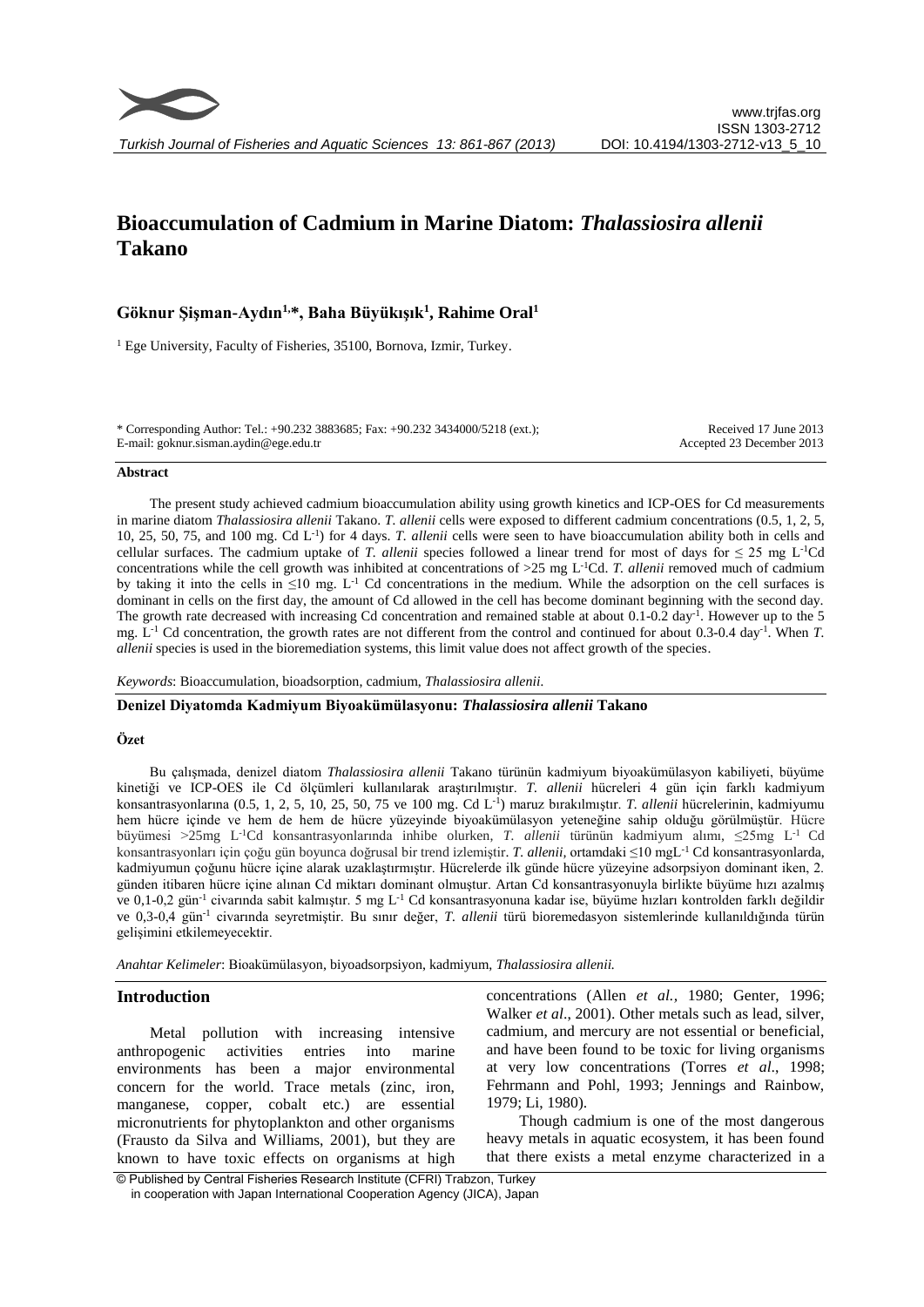marine diatom species called *Thalassiosira weissflogii,* and that cadmium has been used in biological processes (Lane *et al.*, 2005). *T. weissflogii*  species have genes for two separate carbonic anhydrase enzyme. Carbonic anhydrase enables a carbon dioxide to be produced by carbonic acid and/or bicarbonate. The enzyme embodies Zn or Cd. Researchers point out that rather than an environmental waste, the cadmium is environmentally necessary element in global sensibility (Lane *et al.*, 2005). The main sources of cadmium in the marine environment are intensive anthropogenic activities, including industrial and urban development.

Phytoplankton is indisputably the major component of marine food chain. In addition, phytoplankton can develop various strategies to handle the presence of elevated environmental metal levels (Wang and Wang, 2009). Disposals to the external environment of the phytochelatins that are inner cell chelators via accumulation and exudation (Rausser, 1995; Lee *et al*., 1996) enable a metal detoxification for the phytoplankton. Phytochelatins are peptides with small sulfhydryl. Laboratory studies using Cd indicate that there exists a phytochelatin export in a marine diatom *T. weisflogii*, (Lee *et al.*, 1996), and electrochemical analyses applied to coastal surface water demonstrated that it varied with unidentified dissolved thiols' Chl *a* concentrations (Al-Faramati and Van den Berg, 2001). However, phytochelatins' removal rates in existence of metals is 5 times lower (Wei and Ahner, 2005). Metal-ligand complexes are known to be less sensitive to degradation than free ligands (Satroutdinov *et al.*, 2000; Vandevivere *et al.*, 2001). Bioaccumulation by phytoplankton is therefore of great significance to understand marine processes concerning heavy metals accumulation and biomagnifications throughout the food chain. Laboratory trials on heterotrophic protists (Storm *et al*., 1997) and mixotrophic nanoflagellates (Twiss and Campbell, 1995) which are the main consumers of phytoplankton in natural environment determined that planktonic grazers are the potential main resource of the dissolved organic carbon in marine environment, and resorption of the Cd, which is regenerated as dissolved phase, by plankton is less available than the added inorganic metal types. In other words, the grazing activity serves to increase the trace metal retention time of the seas.

The purpose of the present study is to determine changes in growth rate as a parameter to monitor impact of Cd when the marine diatom *T. aleni* is exposed to Cd concentrations in a broad range and analyze the short term uptake kinetics and adsorption pattern on the cell surface during the exposure time.

# **Materials and Method**

## **Diatom Culture and Experiment Setup**

The marine diatom *T. allenii* was originally

isolated from the surface water of inner part of Izmir Bay (Turkey) using the dilution method under conditions described by Şişman Aydın *et al.* (2009). *T. allenii* cells were cultured in batch conditions in natural seawater (salinity of 33‰; and initial pH of 8.2). Seawater was collected from clean zones of Izmir Bay to minimize the influence of anthropogenic activies. It was filtered through 0.2 µm filter cartridge (Sartorius-Sartobran® P) and sterilized at 121°C for 30 min before it was used in the experiment. The diatom stock cultures were maintained in the f/2 enrichment medium (Guillard, 1975).

A stock solution of cadmium was prepared by dissolving CdCl<sub>2</sub> in Milli-O water (18.2 M $\Omega$ ) to give a final concentration of 10 mg  $L^{-1}$  of Cd<sup>2+</sup>. For the experiment, appropriate volumes of stock solution was added to seawater to obtain final cadmium concentrations of 0.5, 1, 2, 5, 10, 25, 50, 75 and 100 mg Cd L-1 . Control cultures without cadmium were also included. The assays were carried out in triplicate in borosilicate glass bottles of 500ml natural seawater, into which one added N, P, Si and vitamins (at f/2 levels), the trace metals (at f/10 levels) a suitable volume of the stock solution of cadmium with *T. allenii* (in mid-exponential growth phase) at an initial cell density of  $6.84 \times 10^4$  cells ml<sup>-1</sup>. The bottles were soaked in  $10\%$  (v/v) nitric acid for at least 24 h and finally rinsed several times with Milli-Q water (18.2 MΩ) before it was used. Cultures were maintained at a constant temperatures of 11±0.5°C under illumination of 2700 lux, with a dark:light cycle of 12:12h, for 96 hours. Cultures were gently shaken daily to ensure homogeneous exposure to the metal. The measurements were assessed as the amount of Chl *a* by the Turner Designs 10-AU Field Flourometer (Brand and Guillard, 1981). The chlorophyll based specific growth rates were calculated following Guillard (1973).

$$
\mu\,=\,\frac{1}{(t_2\text{-}t_1)}\!\times\! \log_2\Big(\!\frac{N_2}{N_1}\!\Big)
$$

where  $\mu$ : specific growth rate (day<sup>-1</sup>), N<sub>1</sub>: the Chl *a* measure at the beginning of the exponential growth phase,  $\mu$ g L<sup>-1</sup>; N<sub>2</sub>:Chl *a* measure at the end of the exponential growth phase,  $\mu$ g L<sup>-1</sup>, t<sub>1</sub>: the time period during which  $N_1$  was determined,  $t_2$ : the time period during which  $N_2$  was determined.

# **Determination of Cadmium Removed by the Cells**

The cadmium removed by the microalga *T. allenii* was evaluated using a modified method described by Torres *et al.* (1998).

# **Total Removed Cadmium**

Total cadmium in the cells was determined by filtration of 15 ml aliquots from each culture of *T.*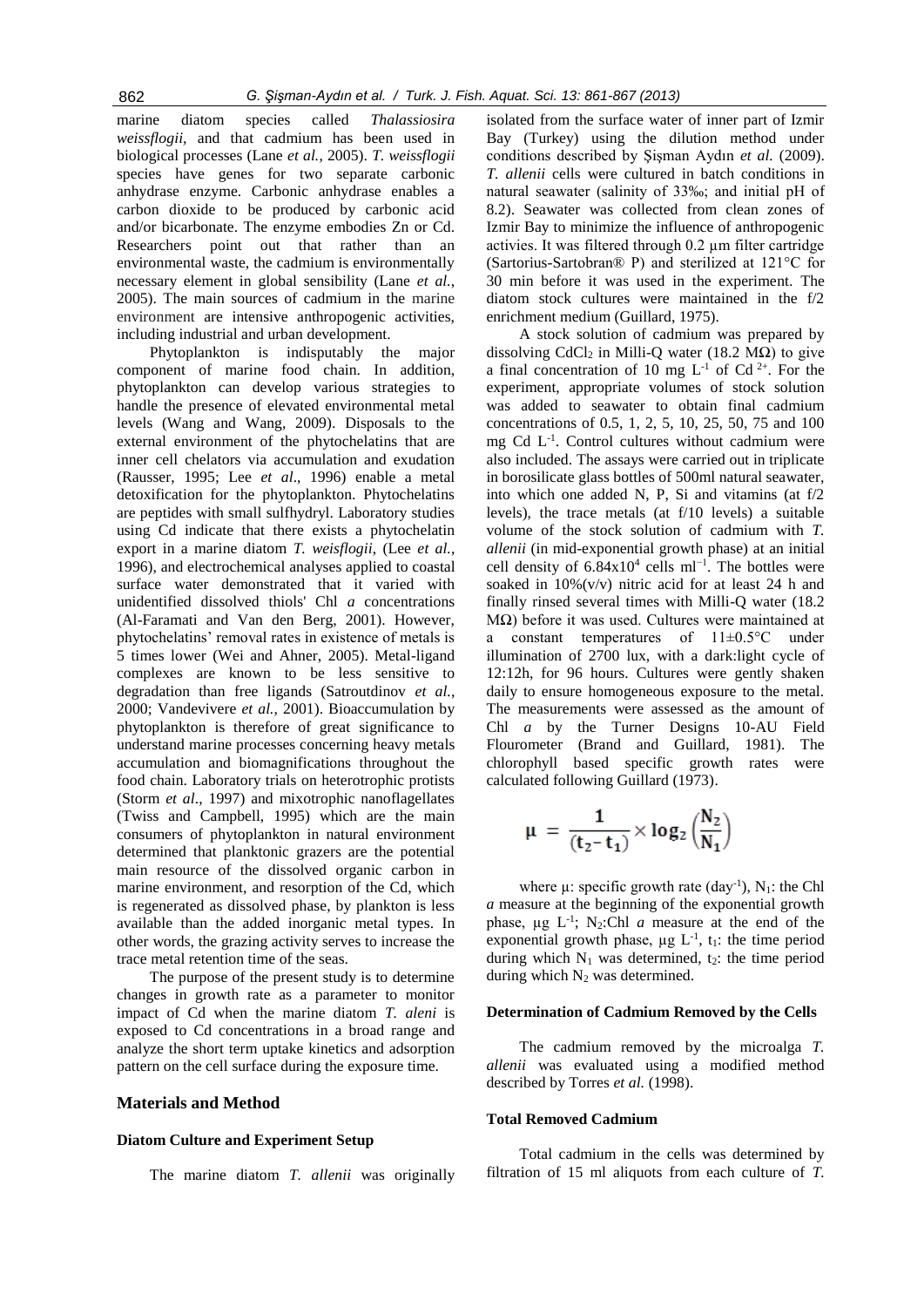*allenii*. Each aliquot was filtered through the two superposed 0.45µm filters (Millipore). Filters were separately digested for 24 h with 1 ml of 15 M  $HNO<sub>3</sub>$ and 0.5 ml of 72% (w/w) HClO<sub>4</sub> until there appeared strong fumes of  $HCIO<sub>4</sub>$  (24h). Cadmium was measured in both filters and the lower filter used as blank.

# **Intracellular Cadmium**

A 15 ml aliquot from each microalgal culture was centrifuged at 6000 g for 10 minutes, the pellet was resuspended for 20 minutes in 15 ml of a solution containing 0.02 M Ethylenediaminetetraacetic acid (EDTA) dissolved in natural seawater, the cells were centrifuged at 6000 g for 10 minutes and the pellet was washed through natural seawater and centrifuged (wash procedure was repeated two times). The EDTA washing removed cadmium adsorbed on the cell surface, thereby allowing only intracellular cadmium to be measured. The washed pellet was digested as in total cadmium determination.

#### **Bioadsorbed Cadmium**

The determination of cadmium bioadsorbed on the surface of algal cells was calculated by subtracting the intracellular cadmium concentration from the total removed cadmium concentration (bioadsorbed cadmium = total cadmium−intracellular cadmium).

# **Cadmium Measurement**

Digested samples were brought to a final volume of 5ml with Milli-Q water. Finally, cadmium ions in the samples were measured by ICP-OES. The limit of detection (LOD) was 0.0001mgL<sup>-1</sup>.

## **Results and Discussion**

Figure 1 exhibits the growth curves obtained for

*T. allenii* exposed to the different concentrations of Cd. The statistical analyses showed a significant effect of cadmium concentrations of  $>$  5mg L<sup>-1</sup> on Chl *a* content of *T. allenii* under Fisher's least significant difference (LSD) procedure  $(P<0.05)$ . There were no significant differences between control cultures without cadmium and those with 0, 5, 1, 2, and 5 mg  $L^{-1}$  (P>0.05), which indicates that the cadmium concentration was not inhibitory to *T. allenii* growth. A major decline (P<0.05) emerged in Chl *a* (biomass) and specific growth rates in  $>5$  mg  $L^{-1}$  Cd concentrations (Figure 2). However, any statistical differences (P>0.05) were not observed between the growth rates of high concentrated experiment series which were for  $0.1 - 0.2$  day<sup>-1</sup>. When the experimental series ranged in  $0.5\n-5$  mg  $L^{-1}$  Cd are compared to the control group, an increase will be found to be in the growth rate but not statistically significant different (Figure 2). This limit value will not affect diatom *T. allenii*'s growth in treatment systems. In other words, in  $≤5$  mg  $L<sup>-1</sup>$  Cd concentrations with a growth rate about 0,4 day-1 corresponds to a 2 day-hydraulic retention time of the continuous flow systems in a steady state. In  $\geq 10$  mg L<sup>-1</sup> Cd concentrations however, the treatment system can be kept in a steady state with a retention time for about 5-10 days or its performance improved by dilution.

As a function of exposure time in different Cd concentrations, the total amount of Cd adsorbed by the cell surface is shown in Figure 3. The amount of adsorbed Cd per unit biomass attained a maximum and cells reached the highest amount of Cd for all the concentrations at the end of the first day. The amount of bioadsorption determined in 5 and 10 mg  $L^{-1}$  Cd concentrations were found to be statistically significant from the other concentrations  $(P<0.05)$  on the  $1<sup>st</sup>$  day. In Figure 3, the decrease in the amount of adsorbed Cd observed following the first day explains that Cd uptake in the cell started as in Figure 4. The observed decrease in 2 mg  $L^{-1}$  Cd concentration on the  $4<sup>th</sup>$  day might have resulted from a biomass which



**Figure 1**. Growth curves of *T. allenii* cells exposed to different cadmium concentrations.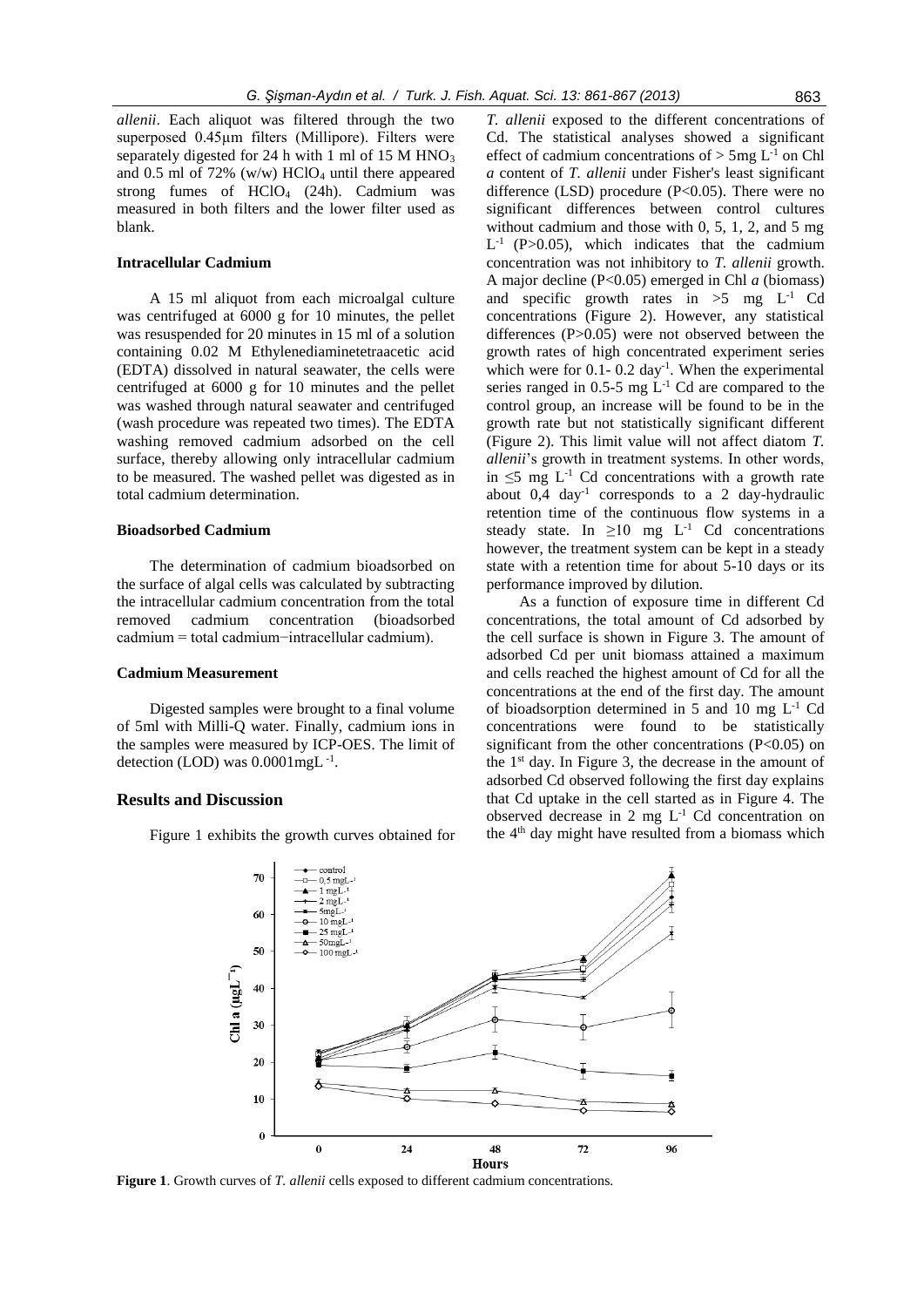

**Figure 2.** Spesific growth rates (day<sup>-1</sup>) of *T.allenii* cells exposed to different cadmium concentrations (mg  $L^{-1}$ ).



**Figure 3.** Cadmium bioadsorbed by *T. allenii* cell surface exposed to different Cd concentrations in the medium as a function of time of exposure.



**Figure 4.** Cadmium removed by uptake of the metal into *T. allenii* cells (intracellular) as a function of time of exposure.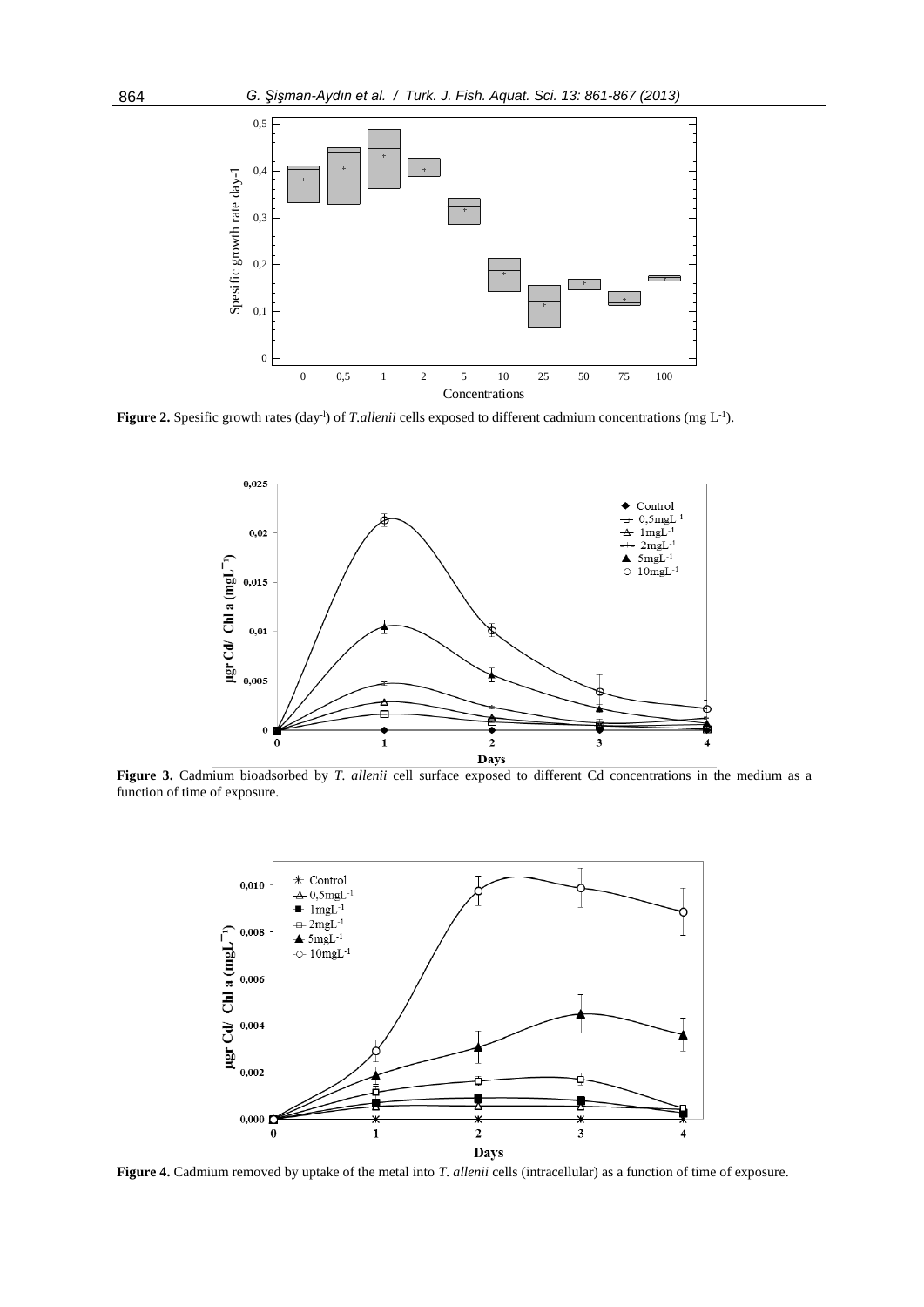increased with a higher growth rate (Figure 4.). The decrease can have been caused by the environment and inner cell concentration difference (Torres *et al*., 1998) and detoxification of the Cd (Rausser, 1995; Lee *et al.*, 1996). As with all the Cd concentrations, there was not a drastic change in the intracellular Cd concentrations per biomass after 2nd day.

The amount of cadmium accumulated within *T. allenii* cells after 1 day of exposure was higher than that adsorbed onto the surface for all the cadmium concentrations (Figure 4 and 5) which also applies to *P. tricornutum* cells (Torres *et al.*, 1998). After 2 days of cadmium exposure, difference between the amounts in total intracellular cadmium showed  $(P>0.05)$  a decreasing trend in all the concentrations (Figure 4). While the biomass increase rate was higher than uptake rate in  $\leq 2mg$  L<sup>-1</sup> C<sub>d</sub> concentrations, the biomass growth rate was equal to uptake rate in 5 and 10 mgL-1 Cd concentrations. Intracellular Cd levels per observed biomass remaining constant, statistical decrease in  $2 \text{ mg } L^{-1}$  Cd experiment series on  $4<sup>th</sup>$  day, phtyochelatin production and exudation to external environment of the *T. allenii* type when exposed to Cd stress (just like in other *Thalassiosira* genus members) may show that detoxification mechanism actually works. In other

words, the Cd taken in inner cell via uptake creates a complex with phytochelatins and is returned to the environment by exudation. Blockage of the microgel formation from the phytochelatin-Cd complexes via UV-B radiation on surface waters and transferring them to a less available form for phytoplankton in nano size and cells consumed with grazing in natural environment contribute to the refractory organic carbon pool by returning them into fecal pellet (Orellana and Verdugo, 2003; Lee *et al.*, 1996). The, *T. allenii* species in works just as a natural treatment facility does in a marine environment due to the dissolved Cd becoming a fraction which cannot be further disintegrated and taken by phytoplankton.

The results of the study, point out that *T. allenii*  cells are able to bioaccumulate cadmium intracellularly and adsorb it onto the cell surface. Figure 5 presents, the surface-adsorbed and the cellabsorbed amounts via uptake and the changes in their sums for 4 days as a function of Cd. The total Cd and intracellular Cd accumulation increased with cadmium, which is consistent with results from previous studies (Torres *et al*., 1998; Perez-Rama *et al.*, 2010). At lower cadmium concentrations <25 mg L<sup>-1</sup>, the uptake of cadmium followed a linear trend for all days of culture. While adsorption was dominant in



**Figure 5.** Cadmium removed in the different cell fractions as a function of the concentration of cadmium in the medium for each day of exposure: <del>□</del>, total Cd;  $\rightarrow$ , intracellular Cd;  $\rightarrow$  adsorbed Cd.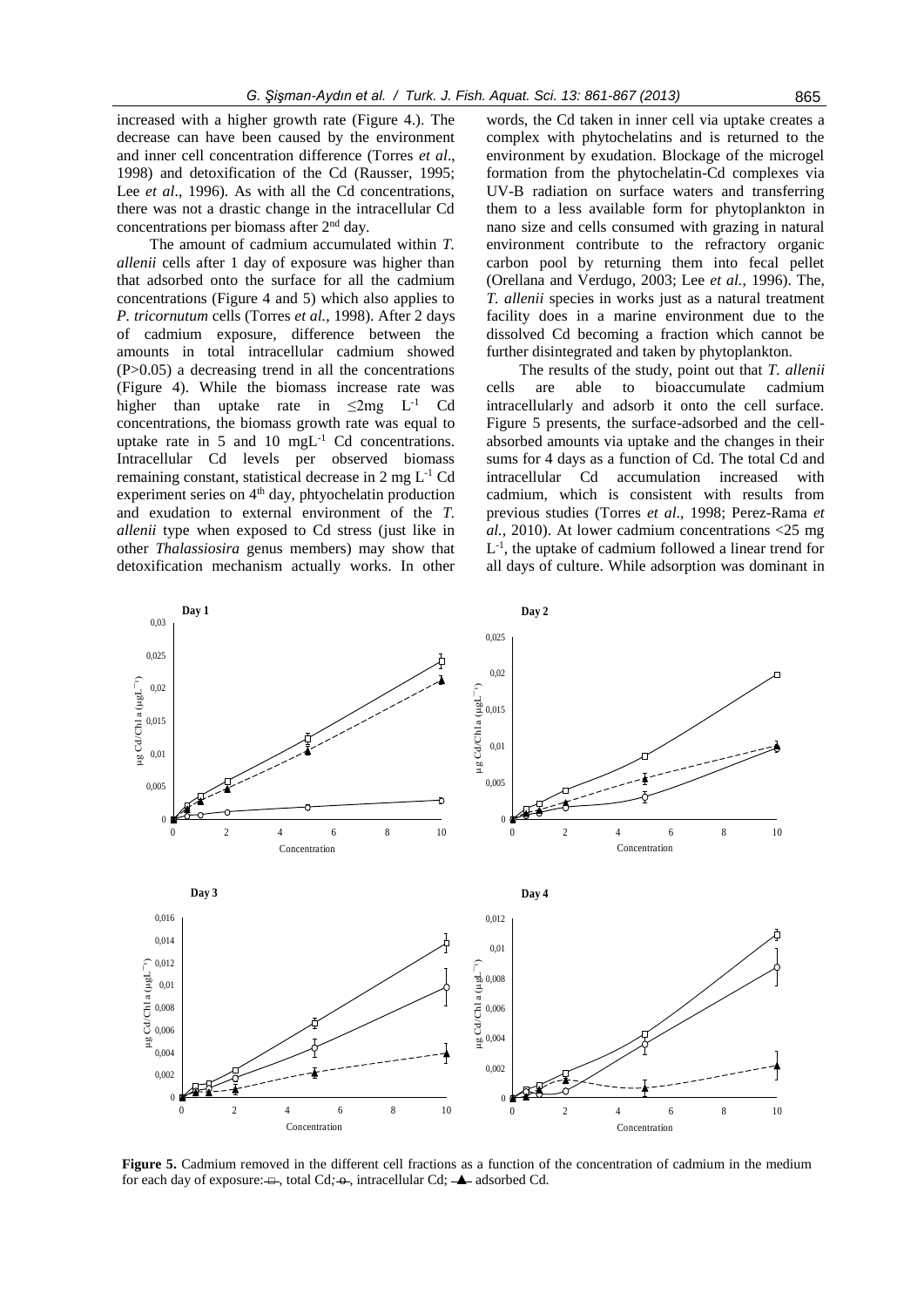cells on the 1st day, the amount adsorped onto the cell surface became equal to the Cd taken in the cell. However on the  $3^{rd}$  and  $4^{th}$  days, the amount of Cd absorbed into the cell became dominant. In other words, it clear that if *T. allenii* type is used in treatment systems, a 3 or 4 day hydraulic retention time is needed for an active Cd removal.

*T. allenii* accumulated cadmium mainly within the cell  $(P<0.05)$  at cadmium concentrations in the medium  $\leq 10$  mg L<sup>-1</sup>. Similar patterns were previously obtained for other heavy metals and other microalgal species (Garnham *et al*., 1992; Torres *et al.*, 1998; Wang and Wang, 2008; Perez-Rama *et al*., 2010), the highest amount of cadmium was located on the cell surfaces for all cadmium concentrations assayed on the 1<sup>st</sup> day. However, in the series containing  $\langle 2 \rangle$  mg L -1 Cd, intercellular Cd's higher than those adsorbed on cell surface can be caused by the growth strategy of *T. allenii* species to adjust itself to Cd. The previous study reveals that the species increases its nutrient uptake quota by increasing its growth rate and biovolume for adaptation to nutrient pulse periods within range of 12-96 hours (Şişman Aydın, 2012). The more cadmium concentration in the medium, the more adsorbed-intracellular Cd difference increased (P<0.05), which means that much of the cadmium was removed by its uptake into the cell at all cadmium concentrations  $(\leq 10 \text{ mg } L^{-1})$ . This result is in accordance with Perez-Rama *et al.* (2002) who found that the amounts of Cd taken up by intracellular were quite higher than those in adsorbed on the surface of *Tetraselmis suecica* cells.

The accumulation of cadmium in cells by microalgal cells is a two-step process. The first is a rapid energy-independent phase in which cadmium is adsorbed on the cell surface (biosorption) and the second that cadmium is taken up into the cells (bioaccumulation) (Torres *et al.*, 1998). The results of the current study represent the both mechanisms very well (Figure5). On the other hand, the non-living biomass is more preferred than living cells in the metal removal processes. However, the metal is not uptaken into cells by non-living biomass, since metals are adsorbed only on the algal surface (Fehrmann and Pohl, 1993). Previous studies (Matsunaga *et al.*, 1999; Perez-Rama *et al.*, 2002) and the present one using *T. allenii* indicate that intracellular Cd levels are higher than the bio adsorbed, which indicates that living biomass of *T. allenii* cells would be more effective for Cd removal than non-living biomass.

*T. allenii* is a marine diatom whose cells are capable of bioaccumulating and bioadsorbing cadmium, thus allowing it to be removed from the medium. These cells showed a high ability to remove cadmium and a significant tolerance to cadmium amount. It is known that microalgae cells could act by means of the bioaccumulation process when the metals are at low concentrations. These results indicate that *T. allenii* species can be used in bioremedetion processes of cadmium-contaminated marine environments.

# **Acknowledgments**

We thank Directorate of Kırklareli Atatürk Soil, Water and Agricultural Meteorological Station, especially to Dr. M. Ali GÜRBÜZ, for their assistance in ICP-MS analysis. This study was suported by Ege University Scientific Research Projects Funds (BAP Project No:07-SUF-021) Turkey.

# **References**

- Al-Farawati, R. and Van Den Berg., C.G. 2001. Thiols in coastal waters of the western North Sea and English Channel. Environ. Sci. Tech., 35: 1902–191. doi: 10.1021/es000073i
- Allen, H.E., Hall, R.H. and Brisbin, T.D. 1980. Metal speciation. effects on aquatic toxicity. Environ. Sci. Tech. 14(4): 441-443. doi**:** 10.1021/es60164a002
- Brand, L. E. and R. R. L. Guillard. 1981. The effects of continuous light and light intensity on the reproduction rate of twenty-two species of marine phytoplankton. J. Exp. Mar. Biol. Ecol., 50: 119-132. doi:10.1016/0022-0981(81)90045-9
- Fehrmann, C. and Pohl, P. 1993. Cadmium adsorption by the non-living biomass of microalgae grown in axenic mass culture. J. Appl. Phycol., 5: 555–562. doi: 10.1007/BF02184634
- Frausto da Silva, J.J.R. and Williams, R.J.P. 2001. The biological chemistry of the elements-the inorganic chemistry of life, 1. Oxford University Press, Oxford, 575 pp.
- Garnham, G.W., Codd, G.A. and Gadd, G.M. 1992. Kinetics of uptake and intracellular location of cobalt, manganese and zinc in the estuarine green alga *Chlorella salina.* Appl. Microbiol. Biotechnol., 37: 270-276. doi: 10.1007/BF00178183
- Genter, R. B. 1996. Ecotoxicology of inorganic chemical stress to algae. In: R.J. Stevenson, M.L. Bothwell and R.L. Lowe (Editors), Algal Ecology. Academic press, N.York: 403-468.
- Guillard, R.R.L. 1973. Chapter 19: Divition Rates. in: Handbook of Phycological Methods-Culture Methods and Growth Measurements. Cambridge University Press London, 289-311.
- Guillard, R.R.L. 1975. Culture of phytoplankton for feeding marine invertebrates. In: Culture of Marine Invertebrate Animals. W.L. Smith and M.H. Chanley (Eds.), Plenum Press, New York: 26–60.
- Jennings, J.R. and Rainbow, P.S. 1979. Accumulation of cadmium by *Dunaliella tertiolecta* Butcher. J. Plankton Res. 1: 67-74. doi: 10.1093/plankt/1.1.67
- Lane, T.W., Saito, M.A., George, G.N., Pickering, I.J., Prince, R.C., Morel, F.M.M. 2005. Biochemistry: a cadmium enzyme from a marine diatom. Nature, 435(7038), 42. doi: 10.1038/435042a
- Lee, J.G., Ahner, B.A. and Morel, F.M.M. 1996. Export of cadmium and phytochelatin by the marine diatom *Thalassiosira weissflogii.* Environ. Sci. Tech., 30: 1814–1821. doi:10.1021/es950331p
- Li, W.K.W. 1980. Cellular accumulation and distribution of cadmium in *Isochrysis galbana* during growth inhibition and recovery. J. Plankton Res., 2: 283-294.